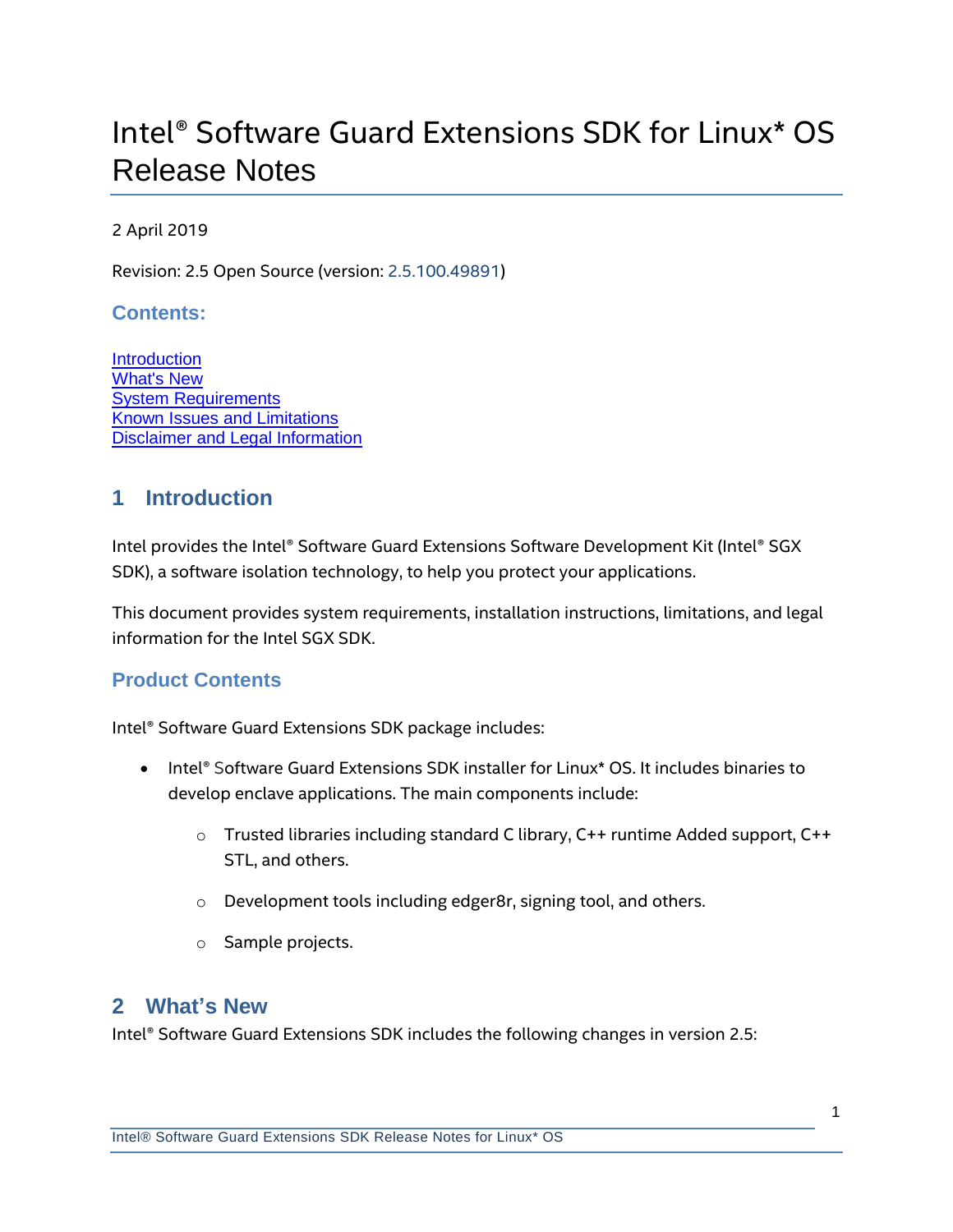- Added new APIs in sgx uae service.h and sgx ukey exchange.h. The set of legacy APIs supports EPID only and the set of new APIs supports ECDSA quotes.
- Enhanced Edger8r with structure deep-copy feature.
- Fixed bugs.

### **Changes in Previous Releases**

Intel® Software Guard Extensions SDK includes the following changes in version 2.4:

- Added support for the Key Separation and Sharing (KSS) feature.
- Provided a set of new encryption and decryption functions such as sgx\_hmac256\_\*.
- Provided a new untrusted API: sgx get target info.
- Provided a new untrusted API: sqx\_create\_enclave\_from\_buffer\_ex.
- Updated the cryptography library to the Intel® Integrated Performance Primitives Cryptography 2019 Update 1.
- Fixed bugs.

Intel® Software Guard Extensions SDK includes the following changes in version 2.3:

- Added support for the Ubuntu\* 18.04 LTS 64-bit Desktop and Server version.
- Provided a new set of the Intel SGX common loader APIs in sgx\_enclave\_common.h.
- Provided a sample code for the Switchless Call.
- Provided a new API in tcrypto: sgx ecc256 calculate pub from priv.
- Changed the  $sgx$  create enclave API: the function ignores the parameter of a launch token and does not update it after the function succeeds.
- Fixed bugs.

Intel® Software Guard Extensions SDK includes the following changes in version 2.2:

- Added support for Switchless, a new mode of operation to perform calls from or to Intel SGX enclaves.
- Fixed bugs.

Intel® Software Guard Extensions SDK includes the following changes in version 2.1.3: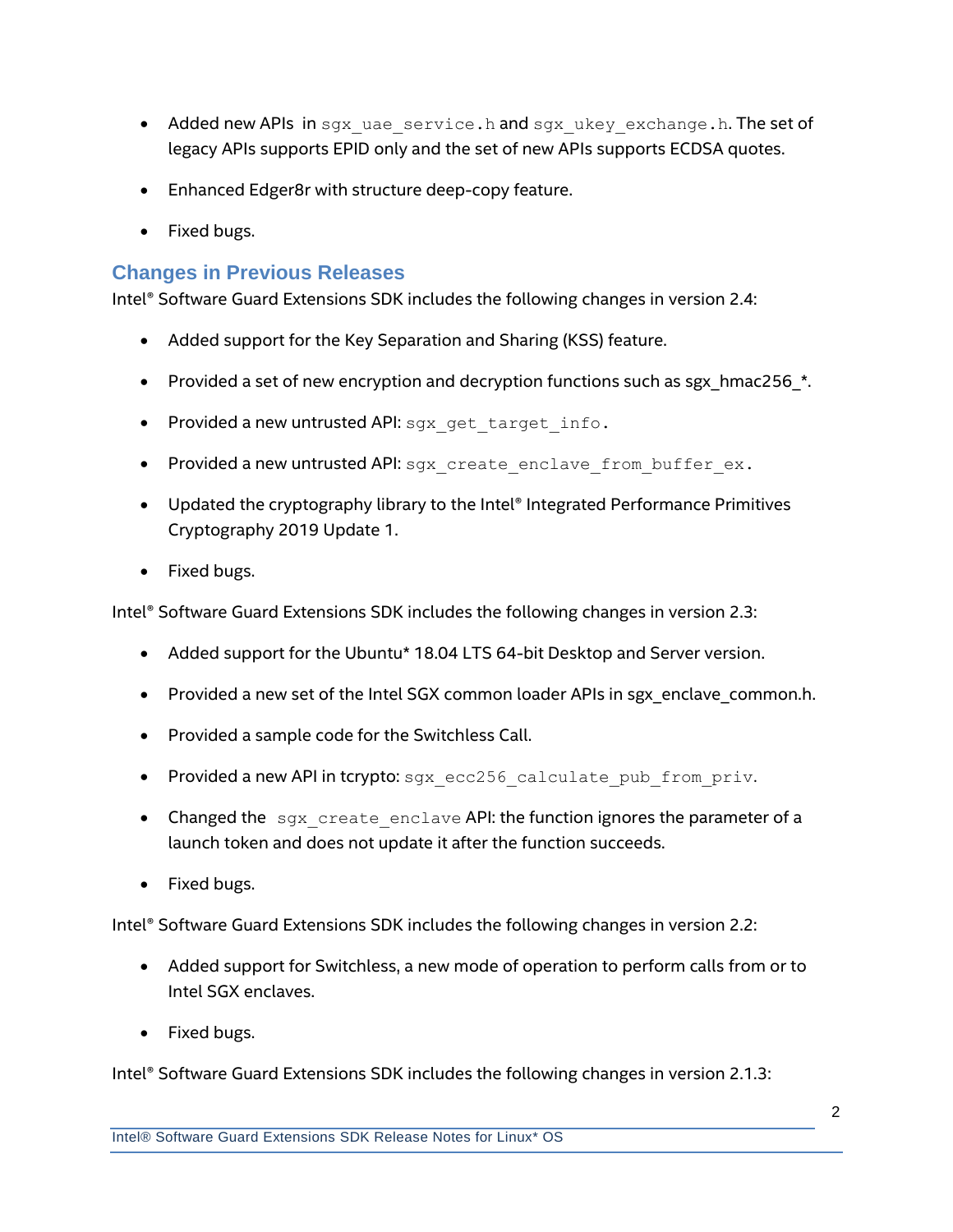- Updated the cryptography library to Intel® Integrated Performance Primitives Cryptography 2018 Update 2.1. Mitigated security vulnerability CVE-2018-3617 [\(https://cve.mitre.org/cgi-bin/cvename.cgi?name=CVE-2018-3617](https://cve.mitre.org/cgi-bin/cvename.cgi?name=CVE-2018-3617) ). For more details, refer to Security Advisory INTEL-SA-00106 [\(https://security](https://security-center.intel.com/advisory.aspx?intelid=INTEL-SA00106&languageid=en-fr)[center.intel.com/advisory.aspx?intelid=INTEL-SA00106&languageid=en-fr\)](https://security-center.intel.com/advisory.aspx?intelid=INTEL-SA00106&languageid=en-fr) and INTEL-SA-00135 [\(https://security-center.intel.com/advisory.aspx?intelid=INTEL-](https://security-center.intel.com/advisory.aspx?intelid=INTEL-SA00135&languageid=en-fr)[SA00135&languageid=en-fr\)](https://security-center.intel.com/advisory.aspx?intelid=INTEL-SA00135&languageid=en-fr).
- Provided enhancements to the Intel® SGX Cryptographic library.
- Added support for the Intel® SGX Protected Code Loader (Intel® SGX PCL). It is intended to protect Intellectual Property (IP) within the code for Intel® SGX enclave applications.
- Fixed bugs.

Intel® Software Guard Extensions SDK includes the following changes in version 2.1.2:

 Mitigated security vulnerability CVE-2018-3626 [\(https://cve.mitre.org/cgi](https://cve.mitre.org/cgi-bin/cvename.cgi?name=CVE-2018-3626)[bin/cvename.cgi?name=CVE-2018-3626\)](https://cve.mitre.org/cgi-bin/cvename.cgi?name=CVE-2018-3626). For more details, refer to Security Advisory INTEL-SA-00117 [\(https://security-center.intel.com/advisory.aspx?intelid=INTEL-SA-](https://security-center.intel.com/advisory.aspx?intelid=INTEL-SA-00117&languageid=en-fr)[00117&languageid=en-fr\)](https://security-center.intel.com/advisory.aspx?intelid=INTEL-SA-00117&languageid=en-fr).

Intel® Software Guard Extensions SDK includes the following changes in version 2.1.1:

- Updated security to the Intel® SGX SDK.
- Added the new sgx register wl cert chain API that allows the Intel® SGX application to register an enclave.
- Added support for the CentOS\* 7.4.
- Added support for the SUSE\* Linux Enterprise Server 12.
- Fixed bugs.

Intel® Software Guard Extensions SDK includes the following changes in version 2.0:

- Added support for the Intel® SGX Enclave Dynamic Memory Management (Intel® SGX EDMM) to dynamically manage enclave memory: dynamic heap expansion, dynamic stack expansion, dynamic thread creation, and page attribute modification.
- Added support for the Red Hat\* Enterprise Linux\* Server 7.4.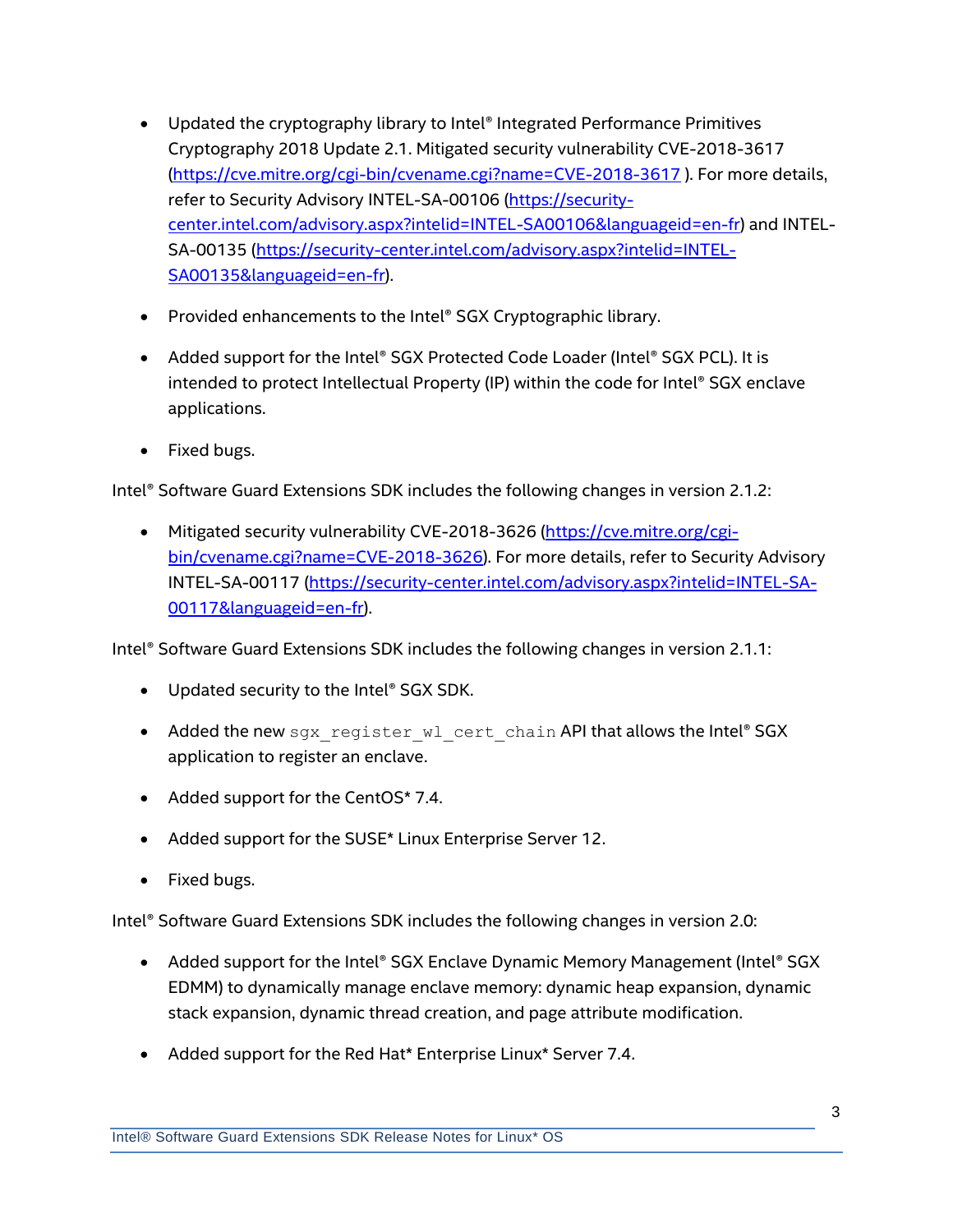- Added support for Safe String APIs of the C library in an enclave.
- Added an option to build the Intel® SGX SDK using the Intel® SGX SSL crypto library instead of the Intel® Integrated Performance Primitives Cryptography open source version.
- Fixed bugs.

Intel® Software Guard Extensions SDK includes the following changes in version 1.9.100.39124:

Added C++11 Added support

To improve support for C++11 on the Linux\* OS, the Linux\* SDK 1.9 includes a new trusted C++ library based on libc++ (see [http://llvm.org/svn/llvm-project/libcxx/trunk\)](http://llvm.org/svn/llvm-project/libcxx/trunk). Note that the Standard C++ Library based on STLPort (sgx\_tstdcxx) will be deprecated in future releases.

- Added support for the Protected File System a basic subset of the regular 'C' file API for Intel® SGX enclaves that provides files with both confidentiality and integrity protection.
- Fixed bugs.

Intel® Software Guard Extensions SDK includes the following changes in version 1.8.100.37689:

- Added support for the TCMalloc library.
- Added support for new Linux\* distributions. See [Software Requirements](#page-4-2) for details.
- Fixed bugs.

Intel® Software Guard Extensions SDK includes the following changes in version 1.7.100.36470:

- Updated the cryptography for the Intel® Integrated Performance Primitives (Intel® IPP) library to version 9.0 Update 4.
- Fixed bugs.

Intel® Software Guard Extensions SDK includes the following changes in version 1.6.100.34478:

• Added new setjmp/longjmp APIs in the trusted C library.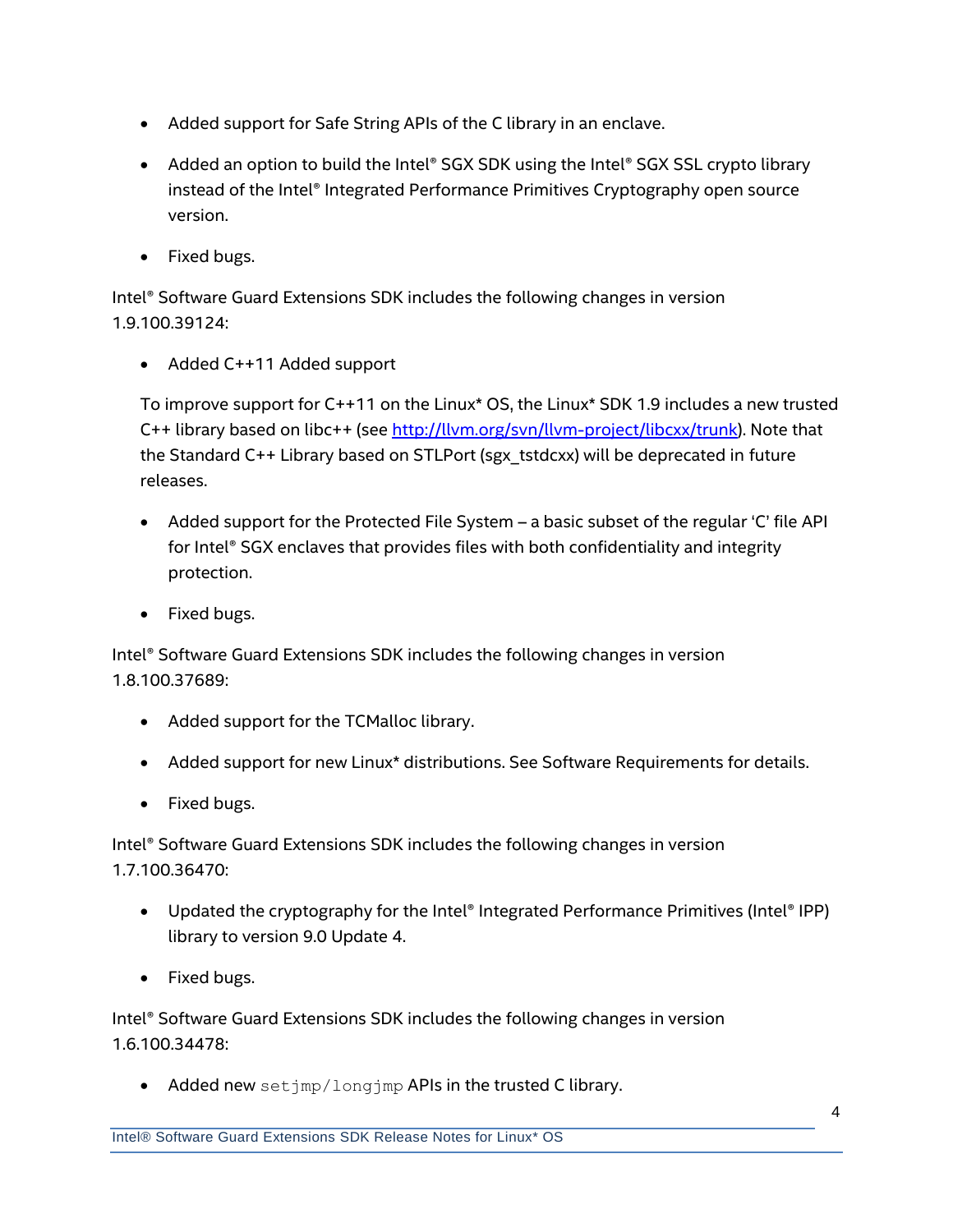• Fixed bugs.

Intel® Software Guard Extensions SDK includes the following changes before version 1.5.100.32783:

- Added support for profiling Intel® SGX applications using the Intel® VTune™ Amplifier. To profile Intel® SGX applications, use the VTune™ Amplifier 2016 Update 2, the "Intel SGX Hotspots" analysis type.
- Added the Intel® SGX Eclipse\* plug-in to create Intel® SGX enclave projects.
- Added support for the implicit Thread Local Storage (TLS).
- Added support for a nested HW exception in a trusted environment.

# <span id="page-4-0"></span>**3 System Requirements**

### <span id="page-4-2"></span>**Software Requirements**

- Supported Linux\* OS distributions:
	- o Ubuntu\* 16.04 LTS 64-bit Desktop and Server version
	- o Ubuntu\* 18.04 LTS 64-bit Desktop and Server version
	- o Red Hat\* Enterprise Linux\* Server 7.4 (for x86\_64)
	- $\circ$  CentOS\* 7.5 (for x86 64)
	- o SUSE\* Enterprise Server 12 (for x86\_64)
	- o Fedora\* 27 Server version

**NOTE:** It is highly recommended to use the listed Linux\* OS distributions. Other distributions have not been tested.

# <span id="page-4-1"></span>**4 Known Issues and Limitations**

- Intel® SGX for Linux\* OS does not support setting a different charset in GNU\* Project Debugger (GDB\*).
- Building the Intel® SGX SDK sample project "RemoteAttestation" is possible only within the Intel® SGX SDK installation folder.
- $\bullet$  Intel® SGX does not support the "long long" type in C++ templates.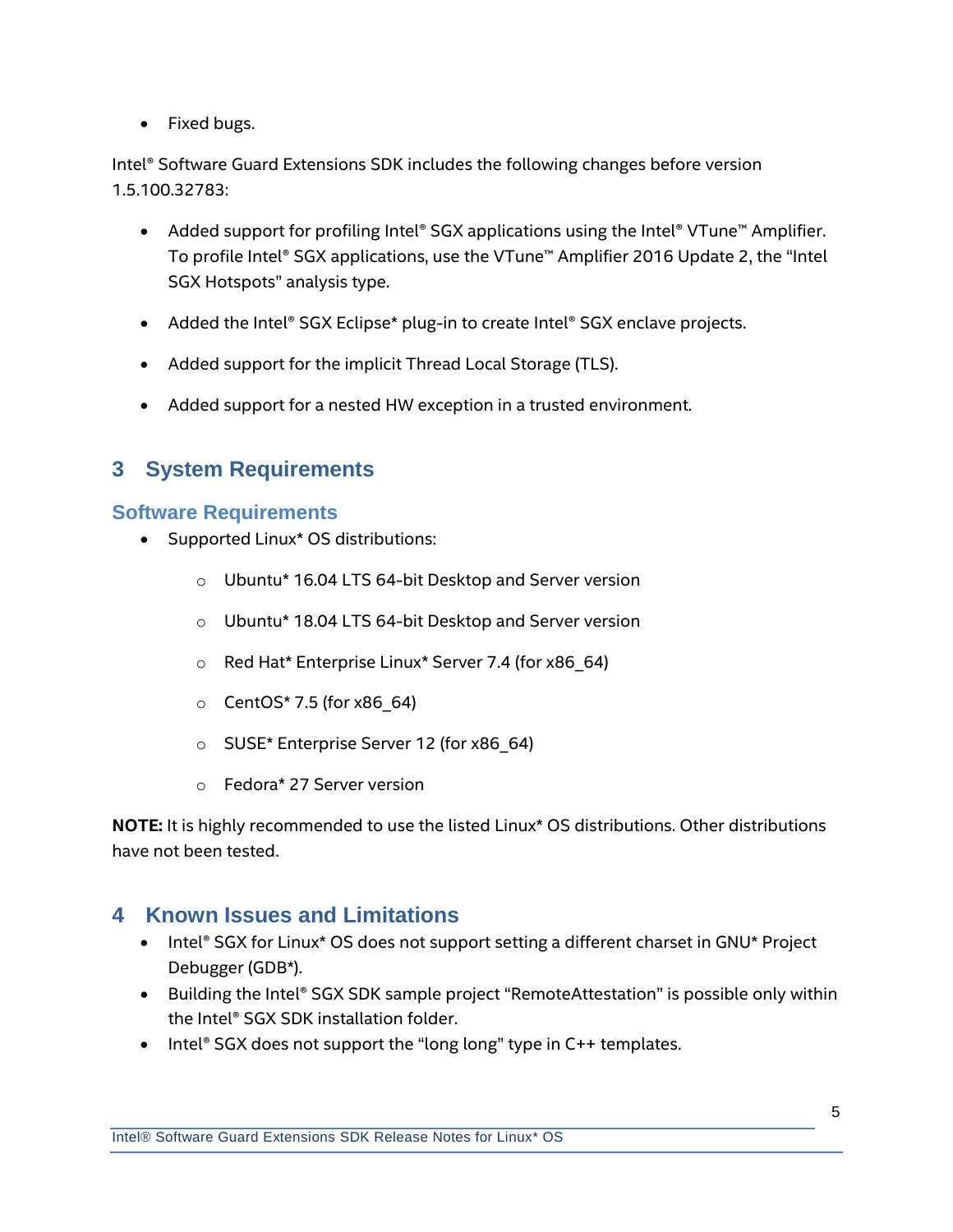- $\sigma$  sgx-gdb depends on GDB\* 7.9.1 or later versions. Please upgrade GDB\* if its version is lower than 7.9.1.
- If Intel® SGX EDMM feature is used, you should use the version 2.2 or higher of both Intel® SGX PSW and Intel SGX SDK 2.2.
- $\bullet$  sgx-gdb does not support watching Thread Local Storage variables in the enclave.
- The addresses of all stack variables are randomized. The randomization comes at the expense of increased stack usage. Enclaves built with the Linux 2.4 SDK should increase their stack size setting by 4 KB.
- Intel® SGX PCL interaction with KSS: In Intel® SGX SDK 2.4, if the Intel® SGX PCL sealing enclave is configured to support KSS (Enclave configuration XML includes entry EnableKSS with value 1) then when sealing the Intel® SGX PCL decryption key, the Intel® SGX PCL sealing enclave cannot use sgx seal data. Instead, the Intel® SGX PCL sealing enclave must use sgx\_seal\_data\_ex and assign key\_policy such that SGX\_KEYPOLICY\_MRSIGNER bit is set to 1 and KSS bits (SGX\_KEYPOLICY\_CONFIGID, SGX\_KEYPOLICY\_ISVFAMILYID and SGX\_KEYPOLICY\_ISVEXTPRODID) are set to 0.

# <span id="page-5-0"></span>**5 Disclaimer and Legal Information**

No license (express or implied, by estoppel or otherwise) to any intellectual property rights is granted by this document.

Intel disclaims all express and implied warranties, including without limitation, the implied warranties of merchantability, fitness for a particular purpose, and non-infringement, as well as any warranty arising from course of performance, course of dealing, or usage in trade.

This document contains information on products, services and/or processes in development. All information provided here is subject to change without notice. Contact your Intel representative to obtain the latest forecast, schedule, specifications and roadmaps.

The products and services described may contain defects or errors known as errata which may cause deviations from published specifications. Current characterized errata are available on request.

Intel technologies features and benefits depend on system configuration and may require enabled hardware, software or service activation. Learn more at Intel.com, or from the OEM or retailer.

Copies of documents which have an order number and are referenced in this document may be obtained by calling 1-800-548-4725 or by visiting [www.intel.com/design/literature.htm.](http://www.intel.com/design/literature.htm)